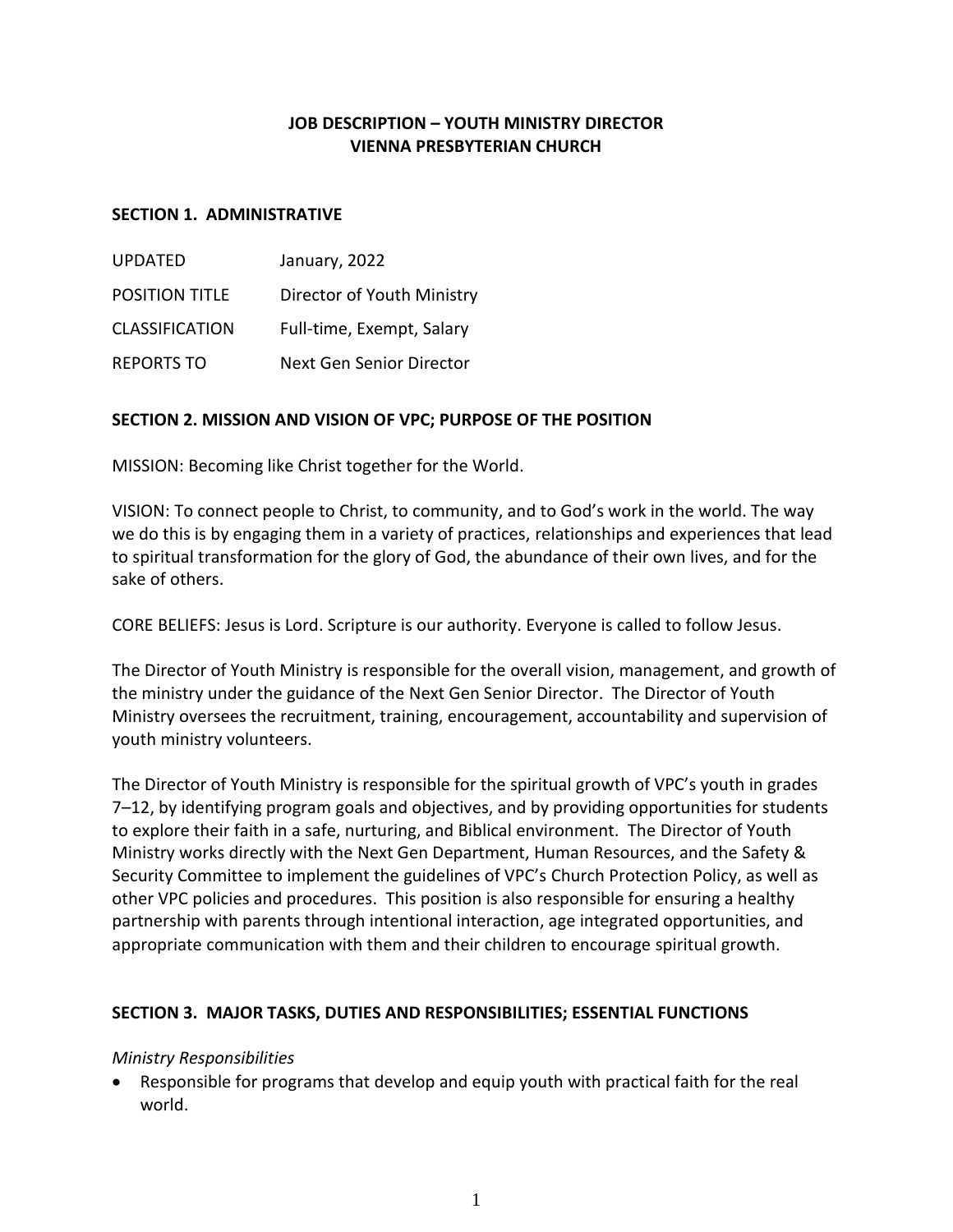- Creates an environment of Christ-like hospitality that welcomes all.
- Responsible for year round programing providing opportunities for fellowship, worship, prayer, and discipleship, as well as the Confirmation process, Youth Sunday, and special events.
- Coordinates with the Missions team on youth mission opportunities.
- Work directly with the Next Gen team to eliminate silos and encourage intergenerational participation whenever possible.
- Provides leadership, organization, training, support, encouragement, accountability and appreciation to Youth Ministry volunteers.
- Ensures that approved, responsible adult volunteers are in compliance with the Church Protection Policy guidelines and that all student ministry activities are adequately supervised.
- Creates and manage the budget for Youth Ministry.
- Attends VPC, Children's Ministry, and Next Gen staff meetings and other meetings as required.
- Encourages the volunteers, parents, students and the church to participate in the lives of the youths at VPC and the local community by attending school and educational events, sporting events, theater and musical programs, and social events not sponsored by VPC.
- Collaborate with Children's Ministry to implement transitions for rising  $7<sup>th</sup>$  grade students.
- Provide resources for parents to support them in raising their children in the Christian faith. In your partnership with parents (or in the absence of believing parents), collaborate with volunteers to mentor and support to students, as needed.
- Work with the Next Gen team and other departments as needed to ensure we offer support to those students with special needs to the best of our ability.

# **SECTION 4. KNOWLEDGE, SKILLS, ABILITIES AND PERSONAL CHARACTERISTICS NECESSARY TO PERFORM THE JOB; REQUIRED QUALIFICATIONS, EXPERIENCE AND CERTIFICATIONS FOR THE POSITION**

- Bachelor's degree or higher educational degree is required; masters is preferred.
- Five to ten years of relevant experience in youth ministry.
- An articulated faith in Jesus Christ, sound Biblical knowledge with a reformed understanding, and intentional spiritual growth practices lived out in daily life and in serving the church.
- Passion to see youth both currently at VPC and those not yet reached come to the fullness of faith in Jesus Christ.
- Enthusiastically affirm and be guided by the values, vision, and mission of VPC.
- Ability to agree to and sign the VPC Biblical Standards for Leadership.
- Possess working knowledge of the stages of child and faith development.
- Managerial and organizational skills, including attention to detail.
- Basic proficiency of Microsoft Office, including Word, Excel, PowerPoint, and Outlook. Database experience a plus.
- Ability to recruit, screen, train and supervise volunteers and direct reports.